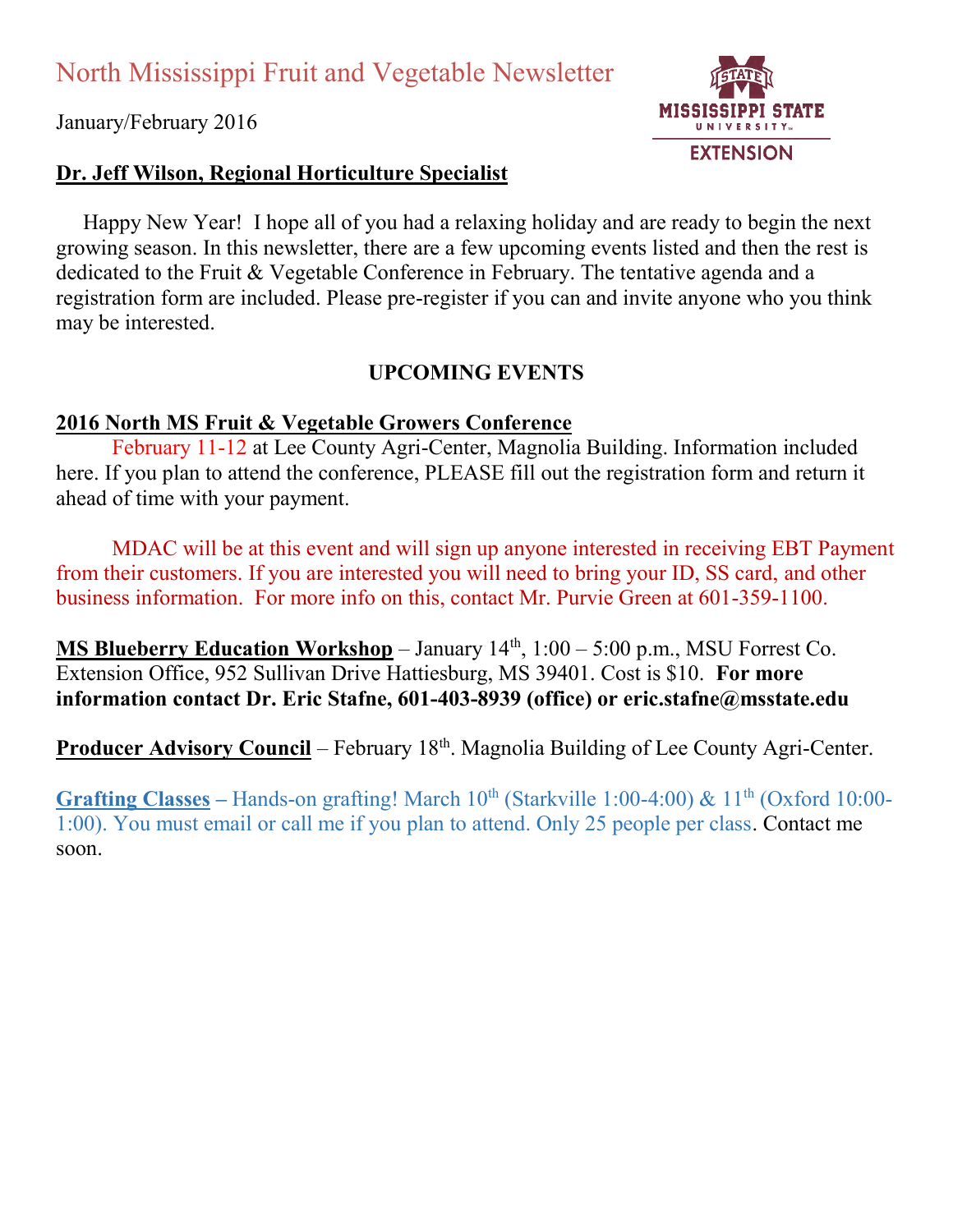# **2016 North Mississippi Fruit & Vegetable Growers Conference**

#### **Thursday, February 11th**

- **8:30-8:40** Intro and Welcome, Dr. Jeff Wilson & Dr. Reuben Moore, Interim Head, NMREC
- **8:40-9:20** Cover Crops, Dr. Barickman
- **9:25-10:05** Soil Health & Productivity, Dr. Varco
- **10:10-10:30** EBT Update & Sign-up Requirements, Mr. Green
- **10:30-10:50** Break<br>**10:50-11:30** TBD
- **10:50-11:30**
- **11:35-12:15** Sweet Corn, Sweet Pepper, Sweet Mama & other Squash, Dr. Nagel
- **12:15-1:00 Lunch provided** Vendor Talk Time
- **1:00 1:10** MS Farm to School Video

### **Vegetables Fruits**

- **1:10-1:55** Basic Tomatoes, Mr. Richardson Update on Small Fruits in MS, Dr. Stringer
- 
- **2:45-3:05** Break Break
- **3:05-3:50** Sustainable High Tunnels, Dr. Evans Small Fruits Programs, Mr. Wimbish
- **3:55-4:40** Cole Crops, Dr. Barickman Small Fruit Diseases, Dr. Melanson

### **Friday, February 12th**

- **8:00-8:45** Sweet Potato Production, Dr. Meyers
- **8:50-9:35** Pea Production, Mr. Hudson
- **9:40-10:00** Break
- **10:00-10:45** Starting Transplants from Seed, Dr. Snyder
- **10:50-12:00** Seeding/Transplanting Demo, Dr. Snyder & Dr. Evans
- OR
- **10:00-10:45** Fruit Tree Grafting, Dr. Wilson
- **10:50-12:00** Fruit Tree Grafting Demo, Dr. Wilson
- **12:00** Conference Adjourned

2:00-2:45 Watermelon Insects, Dr. Layton Fruit: Taste good & good for you, Dr. Marshall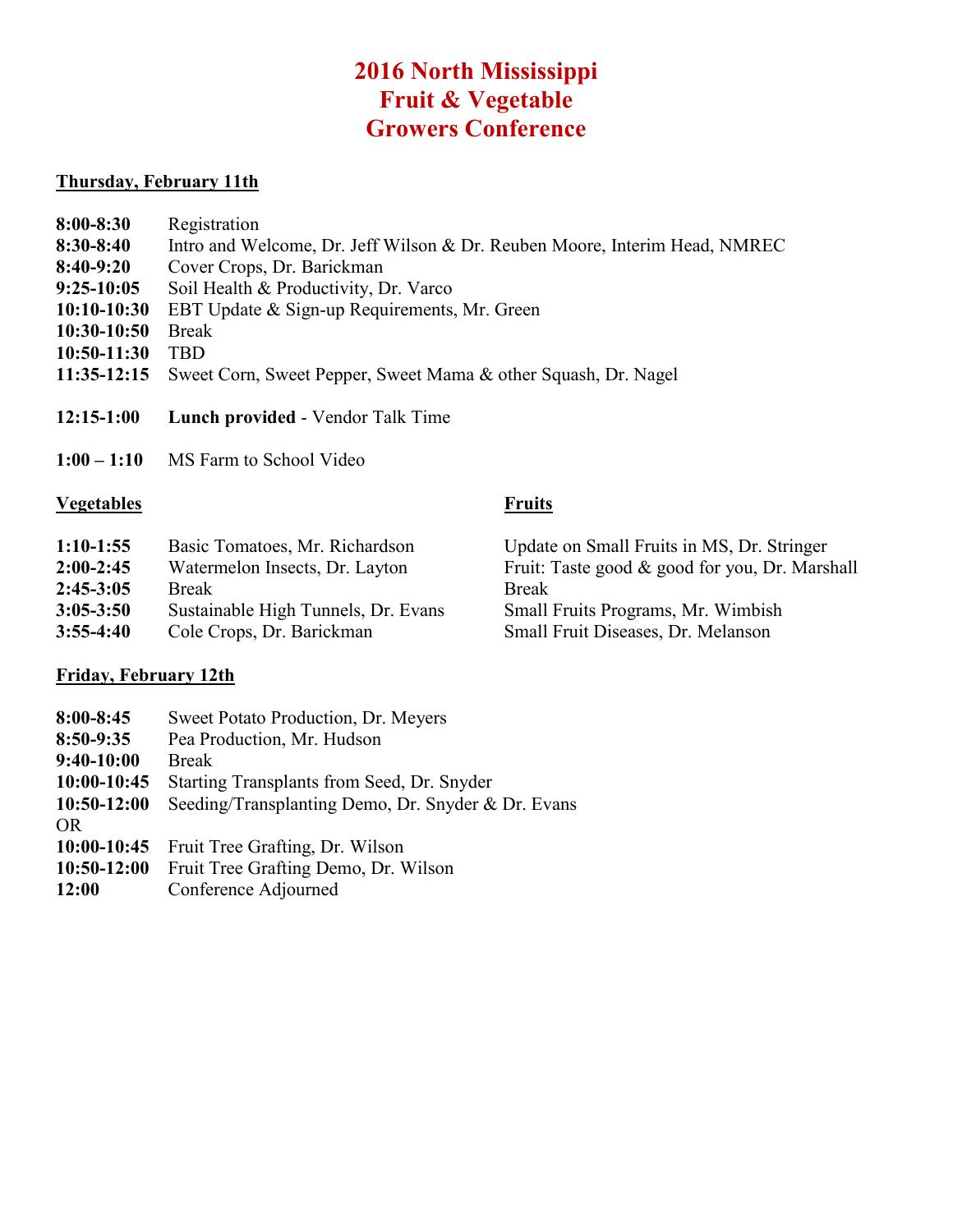# Registration Form

| Name:                                                                                                                                                                                                                                |        |  |
|--------------------------------------------------------------------------------------------------------------------------------------------------------------------------------------------------------------------------------------|--------|--|
|                                                                                                                                                                                                                                      |        |  |
|                                                                                                                                                                                                                                      | State: |  |
| E-mail Address: <u>and a series of the series of the series of the series of the series of the series of the series of the series of the series of the series of the series of the series of the series of the series of the ser</u> |        |  |
| Phone number:                                                                                                                                                                                                                        |        |  |
|                                                                                                                                                                                                                                      |        |  |

Conference fees are \$15.00 per person. Please send in your fees with your registration.

**Mail to:** Mississippi State University Jeff Wilson NMREC P.O. Box 1690 Verona, MS 38879



Mississippi State University does not discriminate on the basis of race, color, religion, national origin, sex, age, disability, or veteran status. Individuals who require special accommodations to participate should contact the Extension office to make their request known prior to the program.

\*\*\*\*\*\*\*\*\*\*\*\*\*\*\*\*\*\*\*\*\*\*\*\*\*\*\*\*\*\*\*\*\*\*\*\*\*\*\*\*\*\*\*\*\*\*\*\*\*\*\*\*\*\*\*\*\*\*\*\*\*\*\*\*\*\*\*\*\*\*\*\*\*\*\*\*\*\*\*\*\*\*